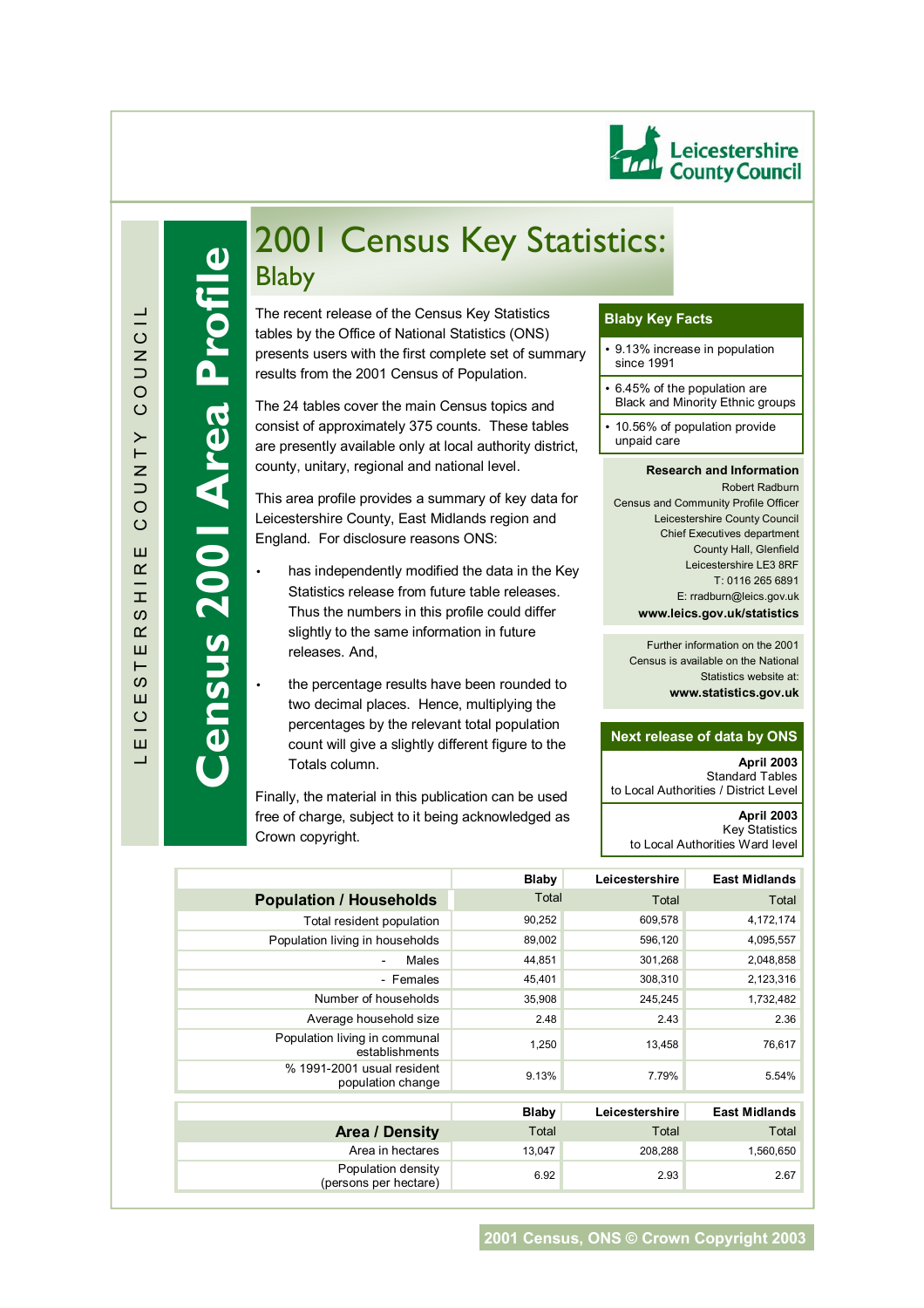# **Keys Statistics Definitions**

## **1991 Census Comparison**

• Care must be taken when interpreting inter-census population, as there have been changes in definition between 1991-2001. The 2001 counts have also been adjusted to account for under-enumeration.

#### **Amenities (1)**

- Occupancy rating is a census measure developed to calculate household overcrowding. It assumes that every household, including one person households, requires a minimum of two common rooms. E.g. -1 implies that there is one room too few.
- A dependent child is a person in a household aged 0-15 (whether or not in a family) or a person aged 16-18 who is in full-time education in a family living with parents.

# **Qualifications (2)**

- Level 3 = 2+ 'A' levels, 4+ 'AS' levels, NVQ 3 Advanced GNVQ
- Level 4/5 = First degree, NVQ 4/5, HNC, HND, Qualified Teacher, Doctor, Dentist, Nurse, Midwife and Health Visitor.

#### **Health (3)**

- Limiting long-term illness covers any long-term illness, health problem or disability that limits daily activities or work.
- General Health refers to health over the 12 months prior to Census day. (29 April 2001)
- Provision of unpaid care: persons looking after, giving help or support to family members and/or neighbours because of longterm physical or mental ill-health or disability or problems relating to age.

### **Car / Van Ownership (4)**

• ëAll cars/vansí may not be exact as households with more than 10 cars are counted as having 10 cars.

#### **Hours worked (5)**

• Hours worked is the average number of hours per week for the last four weeks before the Census day. (29 April 2001)

# **Travel to work (6)**

• Public transport is defined as Underground, metro, light rail or tram; bus, minibus or coach (but excludes car-sharing)

|                               | Blaby        |            | Leicestershire |            | <b>East Midlands</b> |            |
|-------------------------------|--------------|------------|----------------|------------|----------------------|------------|
| <b>Age Structure</b>          | Total        | Percentage | Total          | Percentage | Total                | Percentage |
| All people:                   | 90,252       |            | 609,578        |            | 4,172,174            |            |
| 0-4 years:                    | 5,208        | 5.77%      | 34,232         | 5.62%      | 239,013              | 5.73%      |
| 5-9 years:                    | 5,817        | 6.44%      | 37,794         | 6.20%      | 265,214              | 6.35%      |
| 10-15 years:                  | 7,068        | 7.83%      | 47,276         | 7.76%      | 332,596              | 7.98%      |
| 16-19 years:                  | 4,256        | 4.71%      | 31,189         | 5.12%      | 206,842              | 4.95%      |
| 20-29 years:                  | 9,697        | 10.74%     | 68,783         | 11.29%     | 499,468              | 11.97%     |
| 30-44 years:                  | 21,576       | 23.91%     | 137,945        | 22.63%     | 932,431              | 22.35%     |
| 45-59 years:                  | 18,314       | 20.29%     | 126,292        | 20.72%     | 818,583              | 19.62%     |
| 60-64 years:                  | 4,669        | 5.17%      | 30,619         | 5.02%      | 207,432              | 4.97%      |
| 65-74 years:                  | 7,696        | 8.53%      | 51,675         | 8.48%      | 355,996              | 8.53%      |
| 75 and over                   | 5,951        | 6.60%      | 43,773         | 7.19%      | 314,599              | 7.54%      |
|                               | <b>Blaby</b> |            | Leicestershire |            | <b>East Midlands</b> |            |
| <b>Ethnic Group</b>           | Total        | Percentage | Total          | Percentage | Total                | Percentage |
|                               |              |            |                |            |                      |            |
| White                         | 85,113       | 94.31%     | 577,360        | 94.71%     | 3,900,380            | 93.48%     |
| <b>British</b>                | 83,378       | 92.38%     | 565,401        | 92.75%     | 3,807,731            | 91.26%     |
| Irish                         | 683          | 0.76%      | 4,097          | 0.67%      | 35,478               | 0.85%      |
| Other White                   | 1,052        | 1.17%      | 7,862          | 1.29%      | 57,171               | 1.37%      |
|                               |              |            |                |            |                      |            |
| <b>Mixed</b>                  | 831          | 0.92%      | 4,537          | 0.75%      | 43,141               | 1.04%      |
| White & Black Caribbean       | 365          | 0.40%      | 1,573          | 0.26%      | 20,658               | 0.50%      |
| White & Black African         | 63           | 0.07%      | 342            | 0.06%      | 3,426                | 0.08%      |
| White & Asian                 | 251          | 0.28%      | 1,692          | 0.28%      | 11,176               | 0.27%      |
| Other Mixed                   | 152          | 0.17%      | 930            | 0.15%      | 7,881                | 0.19%      |
| <b>Asian or Asian British</b> | 3,411        | 3.78%      | 22,506         | 3.70%      | 168,913              | 4.05%      |
| Indian                        | 3,043        | 3.37%      | 18,519         | 3.04%      | 122,346              | 2.93%      |
| Pakistani                     | 115          | 0.13%      | 903            | 0.15%      | 27,829               | 0.67%      |
| Bangladeshi                   | 10           | 0.01%      | 1,385          | 0.23%      | 6,923                | 0.17%      |
| <b>Other Asian</b>            | 243          | 0.27%      | 1,699          | 0.28%      | 11,815               | 0.28%      |
|                               |              |            |                |            |                      |            |
| <b>Black or Black British</b> | 452          | 0.49%      | 1,949          | 0.32%      | 39,477               | 0.95%      |
| Caribbean                     | 320          | 0.35%      | 1,106          | 0.18%      | 26,684               | 0.64%      |
| African                       | 85           | 0.09%      | 676            | 0.11%      | 9,165                | 0.22%      |
| Other Black                   | 47           | 0.05%      | 167            | 0.03%      | 3,628                | 0.09%      |
|                               |              |            |                |            |                      |            |
| <b>Chinese</b>                | 348          | 0.39%      | 2,209          | 0.36%      | 12,910               | 0.31%      |
| <b>Other Ethnic Group</b>     | 97           | 0.11%      | 1,017          | $0.17\%$   | 7,353                | 0.18%      |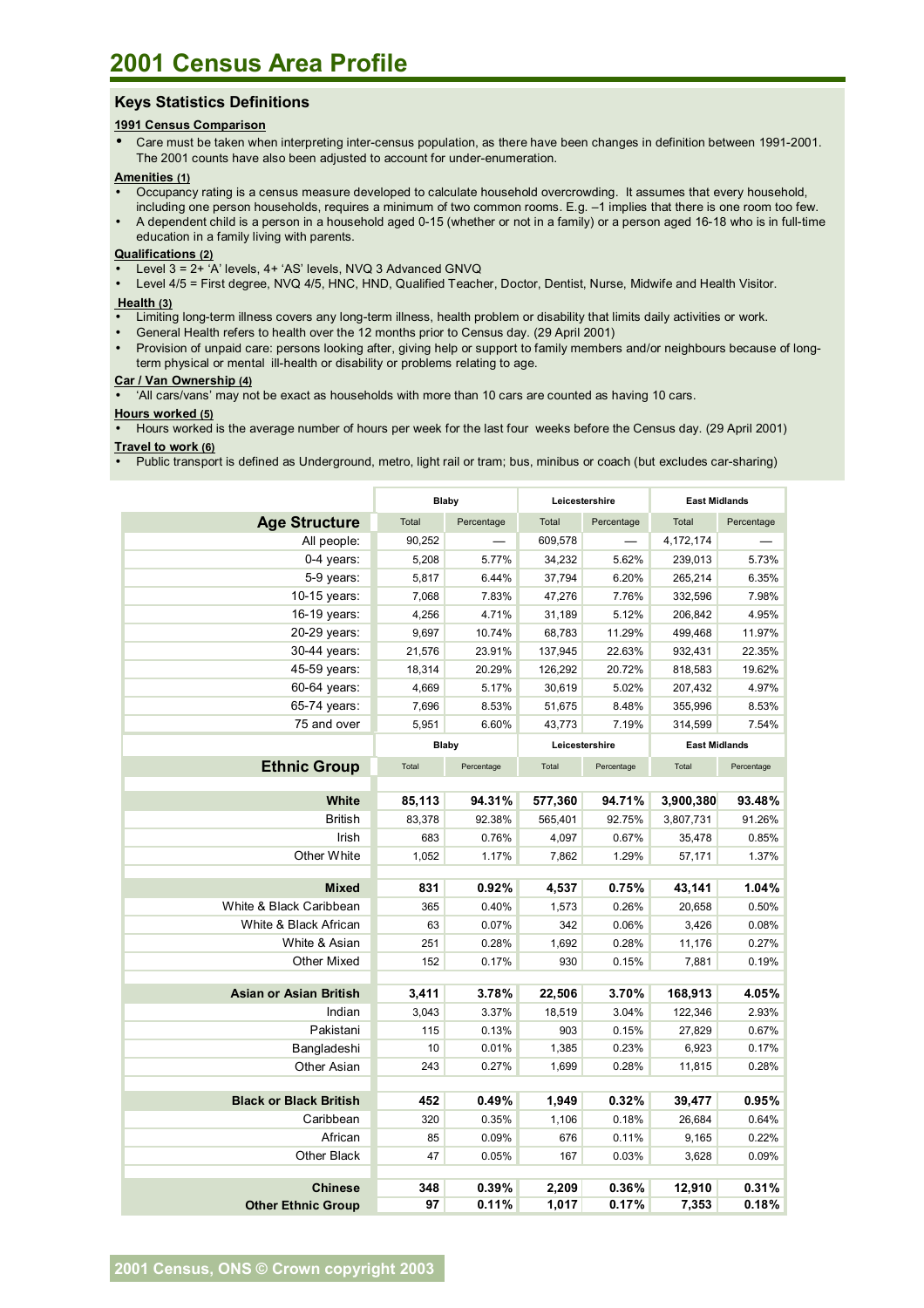|                                                                     | <b>Blaby</b>    |                 | Leicestershire   |                 | <b>East Midlands</b> |                      |  |
|---------------------------------------------------------------------|-----------------|-----------------|------------------|-----------------|----------------------|----------------------|--|
| <b>Religion</b><br>(Voluntary Question)                             | Total           | Percentage      | Total            | Percentage      | Total                | Percentage           |  |
| Christian                                                           | 66,491          | 73.67%          | 452,347          | 74.21%          | 3,003,475            | 71.99%               |  |
| <b>Buddhist</b>                                                     | 116             | 0.13%           | 904              | 0.15%           | 7,541                | 0.18%                |  |
| Hindu                                                               | 1,689           | 1.87%           | 12,329           | 2.02%           | 66,710               | 1.60%                |  |
| Jewish                                                              | 69              | 0.08%           | 614              | 0.10%           | 4,075                | 0.10%                |  |
| Muslim                                                              | 372             | 0.41%           | 4,937            | 0.81%           | 70,224               | 1.68%                |  |
| Sikh                                                                | 1,280           | 1.42%           | 4,971            | 0.82%           | 33,551               | 0.80%                |  |
| Other                                                               | 172             | 0.19%           | 1,287            | 0.21%           | 9,863                | 0.24%                |  |
| No religion or not stated                                           | 20,063          | 22.23%          | 132,189          | 21.69%          | 976,735              | 23.42%               |  |
|                                                                     | <b>Blaby</b>    |                 | Leicestershire   |                 | <b>East Midlands</b> |                      |  |
| <b>Household Composition</b><br>(One family and no others)          | Total           | Percentage      | Total            | Percentage      | Total                | Percentage           |  |
| Households with dependent children                                  | 11,198          | 31.18%          | 74,236           | 30.27%          | 513,548              | 29.64%               |  |
| Lone parent households                                              | 2,018           | 4.09%           | 11,375           | 4.64%           | 105,365              | 6.08%                |  |
| with dependent children                                             |                 | 22.40%          |                  |                 |                      | 23.58%               |  |
| All pensioner households                                            | 8,045           |                 | 56,978           | 23.23%          | 408,649              |                      |  |
|                                                                     | <b>Blaby</b>    |                 |                  | Leicestershire  |                      | <b>East Midlands</b> |  |
| <b>Accommodation Type</b>                                           | Total           | Percentage      | Total            | Percentage      | Total                | Percentage           |  |
| All household spaces                                                | 35,908          |                 | 252,661          |                 | 1,798,879            |                      |  |
| Detached                                                            | 13,486          | 36.81%          | 94,129           | 37.26%          | 579,958              | 32.24%               |  |
| Semi-detached                                                       | 17,745          | 48.43%          | 100,478          | 39.77%          | 652,282              | 36.26%               |  |
| Terraced                                                            | 3,547           | 9.68%           | 39,586           | 15.67%          | 382,696              | 21.27%               |  |
| Flat, maisonette or apartment                                       | 1,774           | 4.84%           | 17,462           | 6.91%           | 176,833              | 9.82%                |  |
| Other                                                               | 86              | 0.23%           | 1,006            | 0.40%           | 7,110                | 0.40%                |  |
|                                                                     | <b>Blaby</b>    |                 |                  | Leicestershire  |                      | <b>East Midlands</b> |  |
| <b>Tenure</b>                                                       | Total           | Percentage      | Total            | Percentage      | Total                | Percentage           |  |
| Owner-occupied                                                      | 31,252          | 87.03%          | 199,020          | 81.15%          | 1,250,574            | 72.00%               |  |
| Rented from council /<br>housing association                        | 2,942           | 8.19%           | 26,982           | 11.00%          | 303,381              | 17.51%               |  |
| Private landlord / letting agency                                   | 1,222           | 3.40%           | 13,463           | 5.49%           | 126,266              | 7.29%                |  |
| Other                                                               | 492             | 1.37%           | 5,780            | 2.36%           | 52.261               | 3.02%                |  |
|                                                                     | <b>Blaby</b>    |                 | Leicestershire   |                 | <b>East Midlands</b> |                      |  |
| Amenities (1)                                                       | Total           | Percentage      | Total            | Percentage      | Total                | Percentage           |  |
| Without central heating                                             | 1,095           | 3.05%           | 10,947           | 4.47%           | 102,243              | 5.90%                |  |
| Without sole use of<br>bath / shower and toilet                     | 36              | 0.10%           | 631              | 0.26%           | 5,054                | 0.29%                |  |
| Occupancy rating of -1 or less                                      | 1.049           | 2.92%           | 8,302            | 3.39%           | 77,146               | 4.45%                |  |
|                                                                     | <b>Blaby</b>    |                 | Leicestershire   |                 | <b>East Midlands</b> |                      |  |
| <b>Qualifications (2)</b><br>(People aged 16-74)                    | Total           | Percentage      | Total            | Percentage      | Total                | Percentage           |  |
| Number of people aged 16-74                                         | 66,208          |                 | 446,503          |                 | 3,020,752            |                      |  |
| No qualification                                                    | 18,413          | 27.81%          | 125,964          | 28.21%          | 955,799              | 31.64%               |  |
| Highest qualification attained<br>level 3                           | 4,393           | 6.64%           | 38,401           | 8.60%           | 235,804              | 7.81%                |  |
| Highest qualification attained<br>level 4/5                         | 11,407          | 17.23%          | 81,305           | 18.21%          | 502,330              | 16.63%               |  |
|                                                                     | <b>Blaby</b>    |                 | Leicestershire   |                 | <b>East Midlands</b> |                      |  |
| <b>Health and</b>                                                   | Total           |                 | Total            |                 | Total                | Percentage           |  |
| Provision of Unpaid Care (3)                                        |                 | Percentage      |                  | Percentage      |                      |                      |  |
| People with limiting long-term illness                              | 13,298          | 14.73%          | 94,171           | 15.45%          | 768,266              | 18.41%               |  |
| People of working age population<br>with limiting long-term illness | 5,720           | 10.19%          | 40,241           | 10.60%          | 351,098              | 13.71%               |  |
| People with 'not good' general health                               | 6,343           | 7.03%           | 44,838           | 7.36%           | 381,465              | 9.14%                |  |
| People providing unpaid care                                        | 9,535           | 10.56%          | 63,387           | 10.40%          | 435,741              | 10.44%               |  |
|                                                                     | <b>Blaby</b>    |                 | Leicestershire   |                 | <b>East Midlands</b> |                      |  |
| Car / Van Ownership (4)                                             | Total           | Percentage      | Total            | Percentage      | Total                | Percentage           |  |
| Number of cars / vans                                               | 49,709          |                 | 327,036          |                 | 1,994,933            |                      |  |
| No car or van                                                       | 4,807           | 13.39%          | 41,235           | 16.81%          | 420,165              | 24.25%               |  |
| Households with 1 car or van                                        | 16,123          | 44.90%          | 107,027          | 43.64%          | 770,028              | 44.45%               |  |
| Households with 2 cars or vans<br>Households with 3+ cars or vans   | 12,166<br>2,812 | 33.88%<br>7.84% | 77,479<br>19,504 | 31.59%<br>7.95% | 437,345<br>104,944   | 25.24%<br>6.06%      |  |
|                                                                     |                 |                 |                  |                 |                      |                      |  |